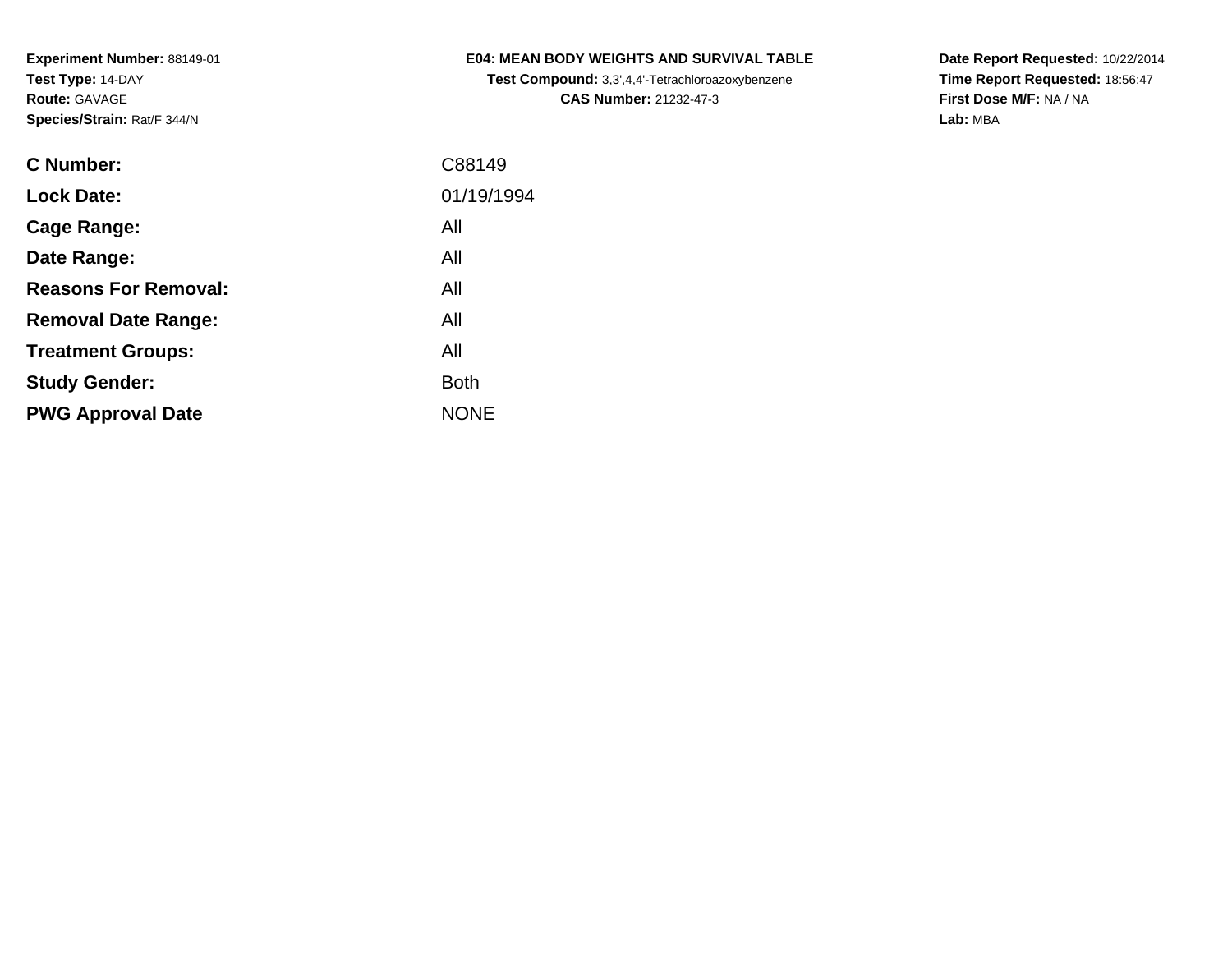## **E04: MEAN BODY WEIGHTS AND SURVIVAL TABLE**

**Test Compound:** 3,3',4,4'-Tetrachloroazoxybenzene

**CAS Number:** 21232-47-3

**Date Report Requested:** 10/22/2014**Time Report Requested:** 18:56:47**First Dose M/F:** NA / NA**Lab:** MBA

#### **MALE**

| <b>DAY</b>         | 0 MG/KG |   |       | <b>MG/KG</b><br>12.5 |              |       | 32 MG/KG    |   |       | 80 MG/KG            |   |
|--------------------|---------|---|-------|----------------------|--------------|-------|-------------|---|-------|---------------------|---|
|                    | WT(g)   | N | WT(g) | % OF CNTL N          |              | WT(g) | % OF CNTL N |   |       | $WT(g)$ % OF CNTL N |   |
|                    | 129.2   | 5 | 130.3 | 100.9                | -5           | 129.2 | 100.0       | 5 | 129.5 | 100.2               | 5 |
|                    | 166.1   | 5 | 160.6 | 96.7                 | 5            | 156.1 | 94.0        | 5 | 152.5 | 91.8                | 5 |
| 17                 | 217.0   | 5 | 205.3 |                      | $\mathbf{b}$ | 200.8 |             |   | 189.4 |                     |   |
| TERM<br><b>SAC</b> | 217.0   | 5 | 205.3 | 94.6                 | 5            | 200.8 | 92.5        | 5 | 189.4 | 87.3                | ა |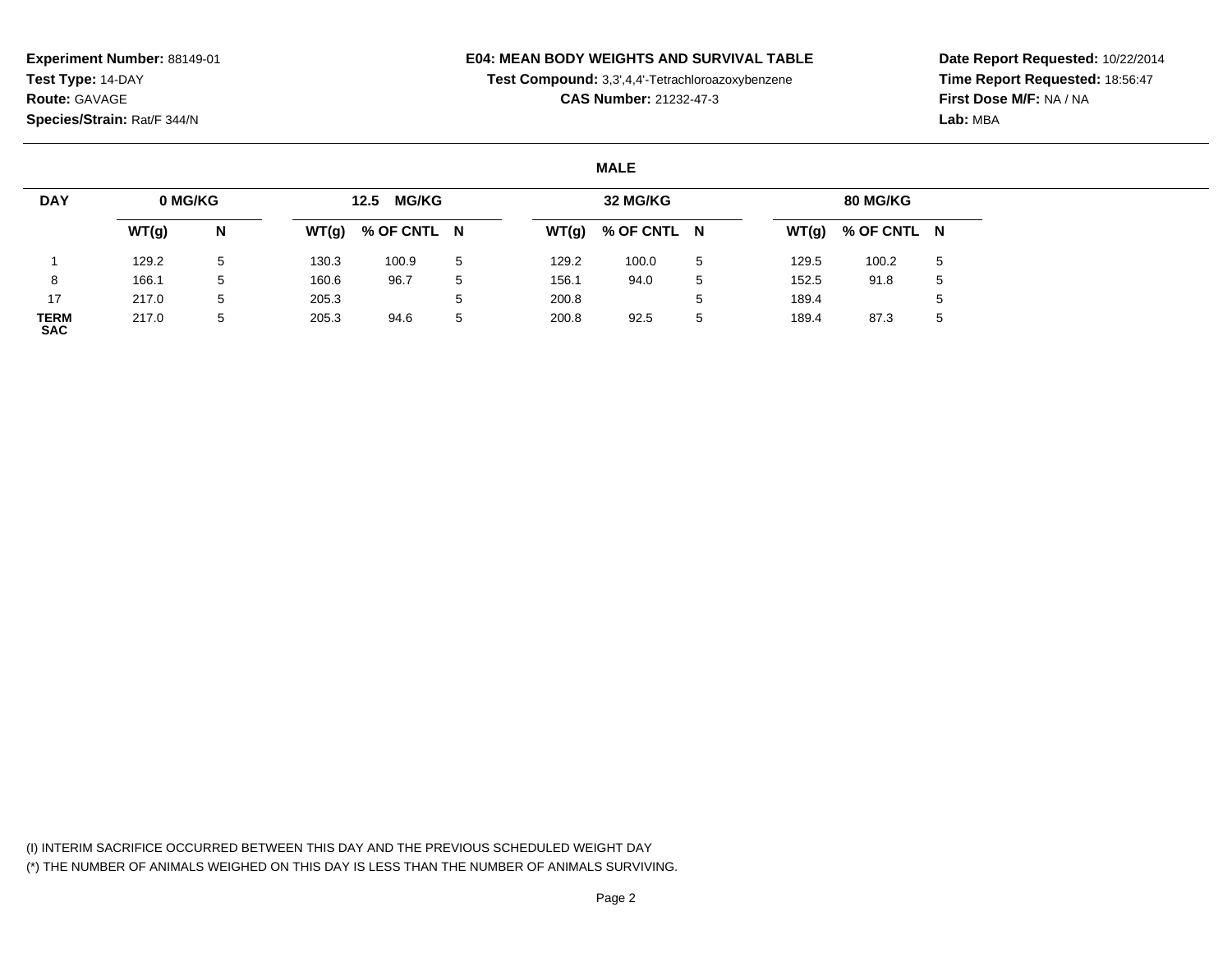### **E04: MEAN BODY WEIGHTS AND SURVIVAL TABLE**

**Test Compound:** 3,3',4,4'-Tetrachloroazoxybenzene

**CAS Number:** 21232-47-3

**Date Report Requested:** 10/22/2014**Time Report Requested:** 18:56:48**First Dose M/F:** NA / NA**Lab:** MBA

#### **MALE**

| <b>DAY</b>          |       | <b>MG/KG</b><br>200 |   |       | <b>MG/KG</b><br>500 |   |
|---------------------|-------|---------------------|---|-------|---------------------|---|
|                     |       | $WT(g)$ % OF CNTL N |   | WT(g) | % OF CNTL N         |   |
|                     | 129.5 | 100.2               | 5 | 127.8 | 98.9                | 5 |
| 8                   | 147.3 | 88.7                | 5 | 147.0 | 88.5                | 5 |
| 17                  | 175.8 |                     | 5 | 162.5 |                     | 5 |
| <b>TERM<br/>SAC</b> | 175.8 | 81.0                | 5 | 162.5 | 74.9                | 5 |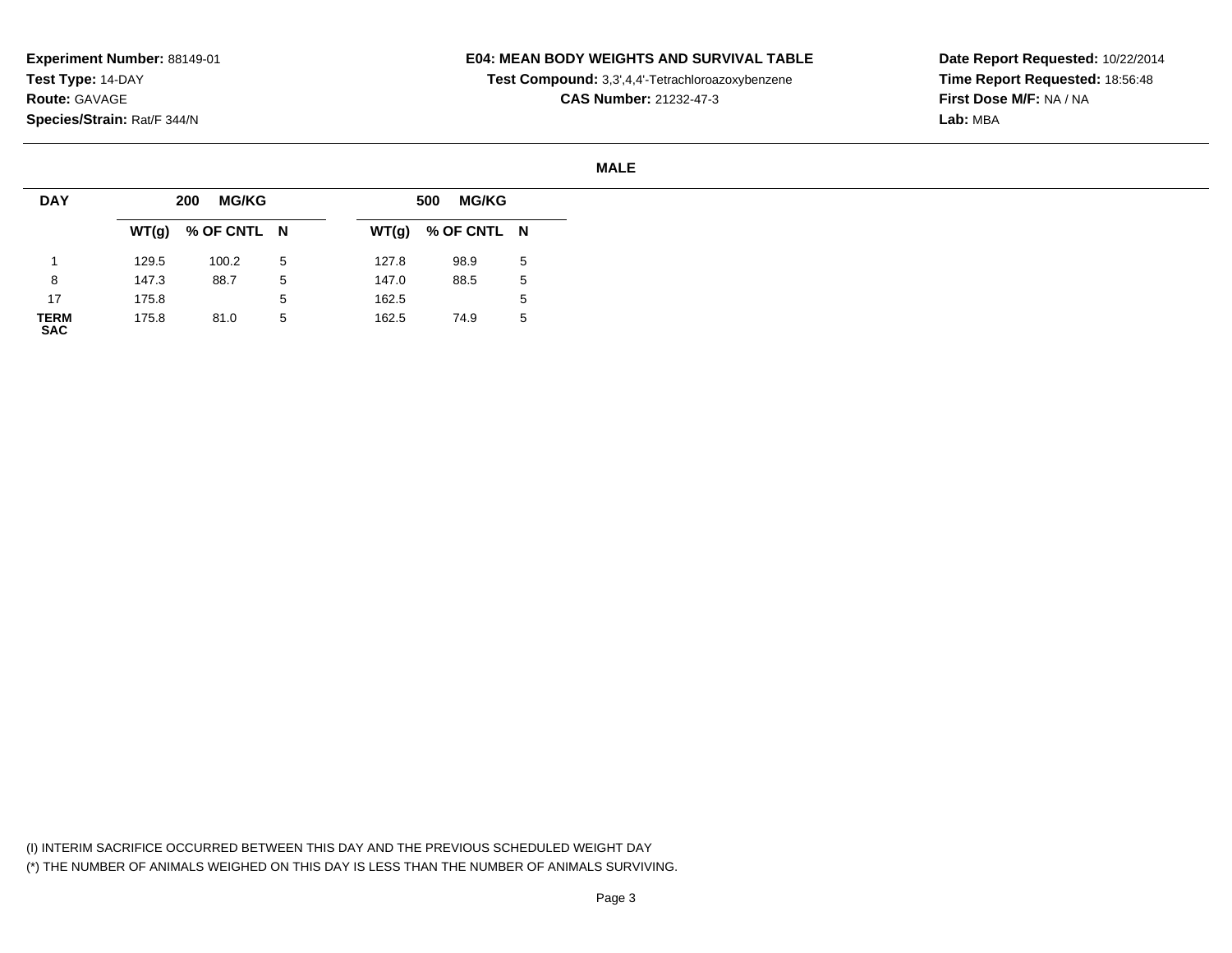## **E04: MEAN BODY WEIGHTS AND SURVIVAL TABLE**

**Test Compound:** 3,3',4,4'-Tetrachloroazoxybenzene**CAS Number:** 21232-47-3

\*\*\*END OF MALE DATA\*\*\*

**Date Report Requested:** 10/22/2014**Time Report Requested:** 18:56:48**First Dose M/F:** NA / NA**Lab:** MBA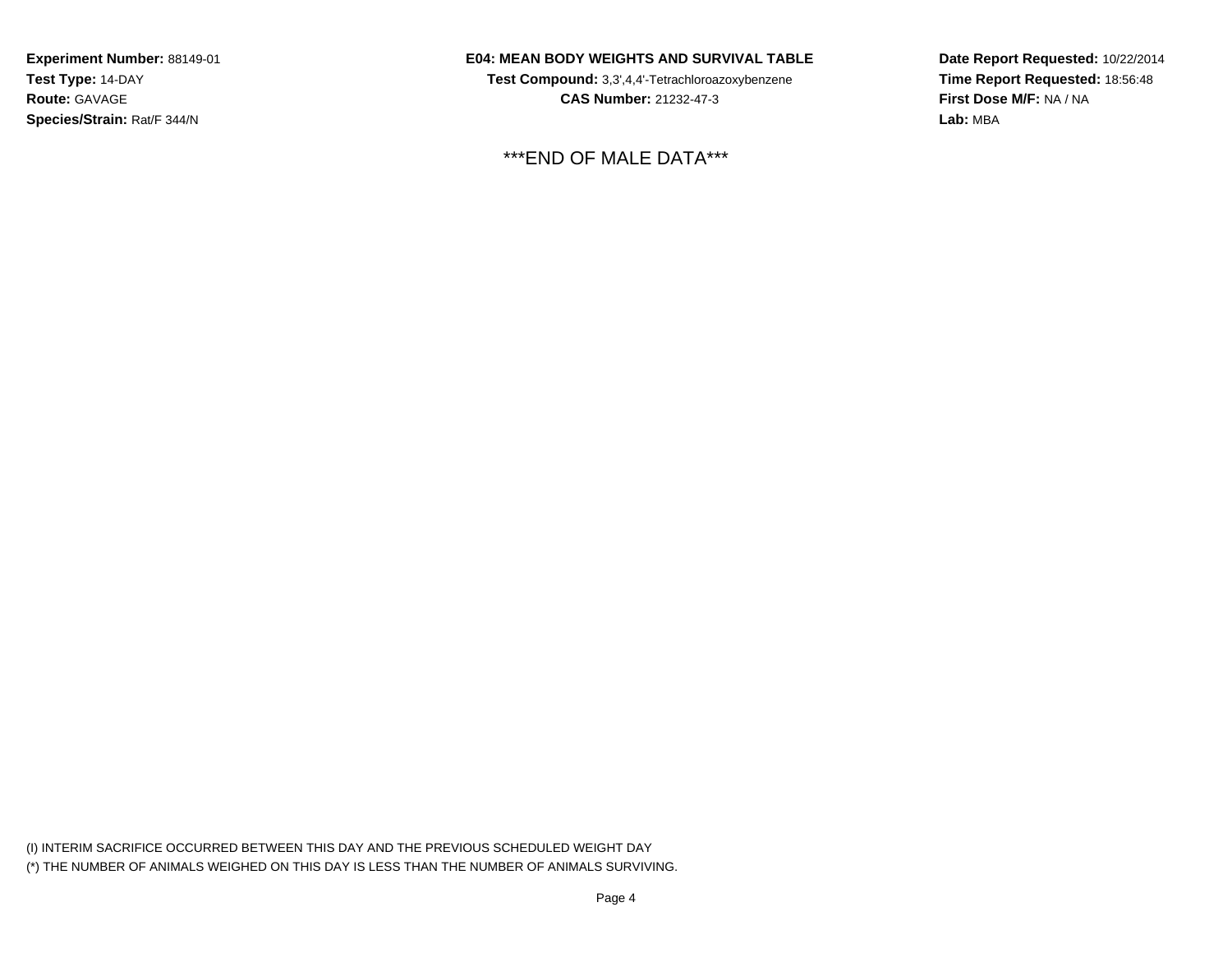## **E04: MEAN BODY WEIGHTS AND SURVIVAL TABLE**

**Test Compound:** 3,3',4,4'-Tetrachloroazoxybenzene

**CAS Number:** 21232-47-3

**Date Report Requested:** 10/22/2014**Time Report Requested:** 18:56:48**First Dose M/F:** NA / NA**Lab:** MBA

#### **FEMALE**

| <b>DAY</b>                | 0 MG/KG |   |       | <b>MG/KG</b><br>12.5 |   |       | 32 MG/KG    |   |       | 80 MG/KG            |   |
|---------------------------|---------|---|-------|----------------------|---|-------|-------------|---|-------|---------------------|---|
|                           | WT(g)   | N | WT(g) | % OF CNTL N          |   | WT(g) | % OF CNTL N |   |       | $WT(g)$ % OF CNTL N |   |
|                           | 108.5   | 5 | 106.6 | 98.2                 | 5 | 108.2 | 99.7        | 5 | 105.9 | 97.6                | 5 |
| 8                         | 124.3   | 5 | 120.9 | 97.3                 |   | 122.7 | 98.7        | 5 | 116.0 | 93.3                | 5 |
| 17                        | 144.2   | 5 | 139.6 |                      |   | 141.1 |             | 5 | 132.1 |                     |   |
| <b>TERM</b><br><b>SAC</b> | 144.2   | 5 | 139.6 | 96.8                 | 5 | 141.1 | 97.8        | 5 | 132.1 | 91.6                |   |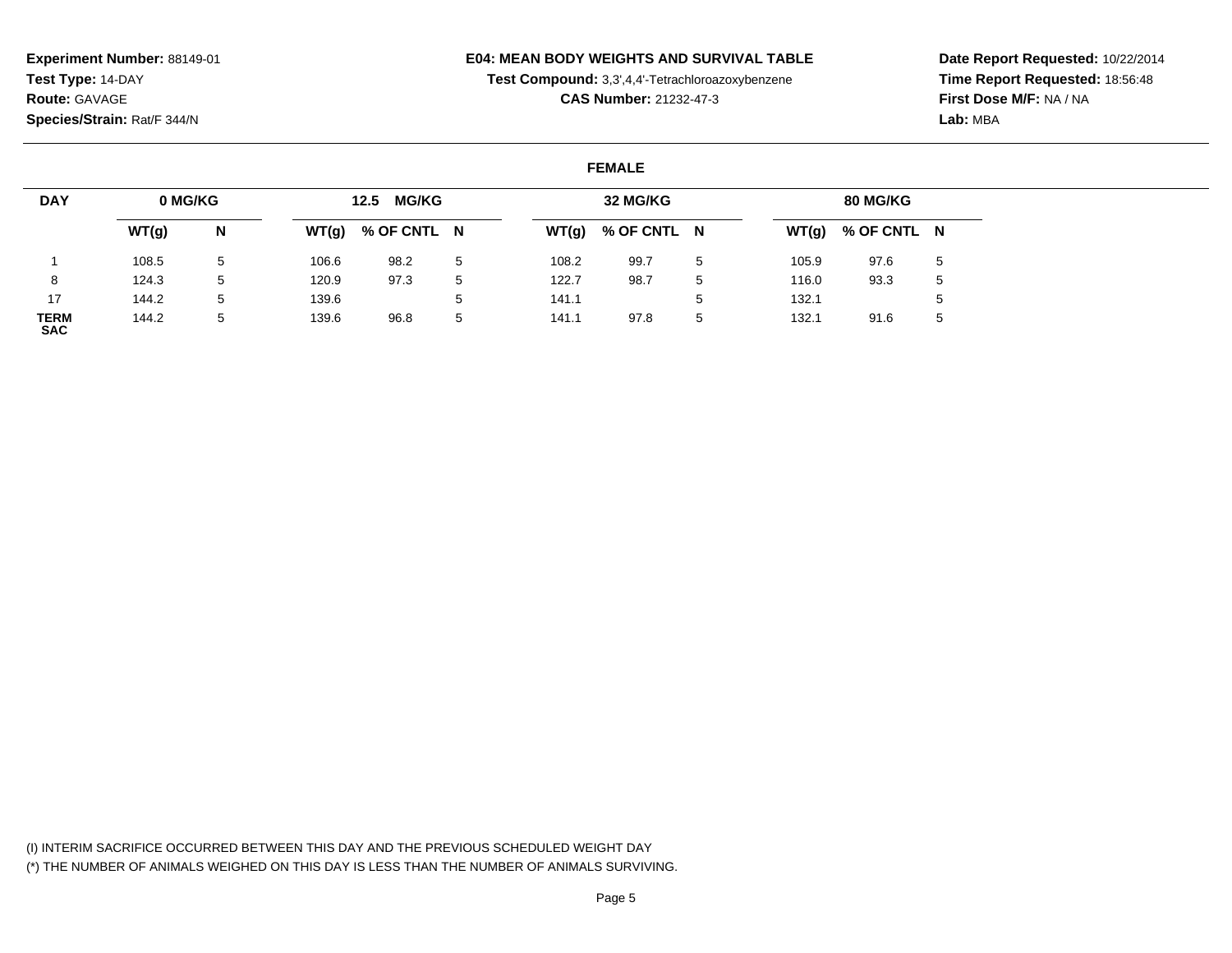## **E04: MEAN BODY WEIGHTS AND SURVIVAL TABLE**

**Test Compound:** 3,3',4,4'-Tetrachloroazoxybenzene

**CAS Number:** 21232-47-3

**Date Report Requested:** 10/22/2014**Time Report Requested:** 18:56:48**First Dose M/F:** NA / NA**Lab:** MBA

#### **FEMALE**

| <b>DAY</b>          |       | <b>MG/KG</b><br>200 |   |       | <b>MG/KG</b><br>500 |   |
|---------------------|-------|---------------------|---|-------|---------------------|---|
|                     |       | $WT(g)$ % OF CNTL N |   |       | $WT(g)$ % OF CNTL N |   |
|                     | 107.4 | 98.9                | 5 | 105.4 | 97.1                | 5 |
| 8                   | 115.7 | 93.1                | 5 | 113.8 | 91.5                | 5 |
| 17                  | 127.4 |                     | 5 | 120.6 |                     | 5 |
| <b>TERM<br/>SAC</b> | 127.4 | 88.4                | 5 | 120.6 | 83.6                | 5 |